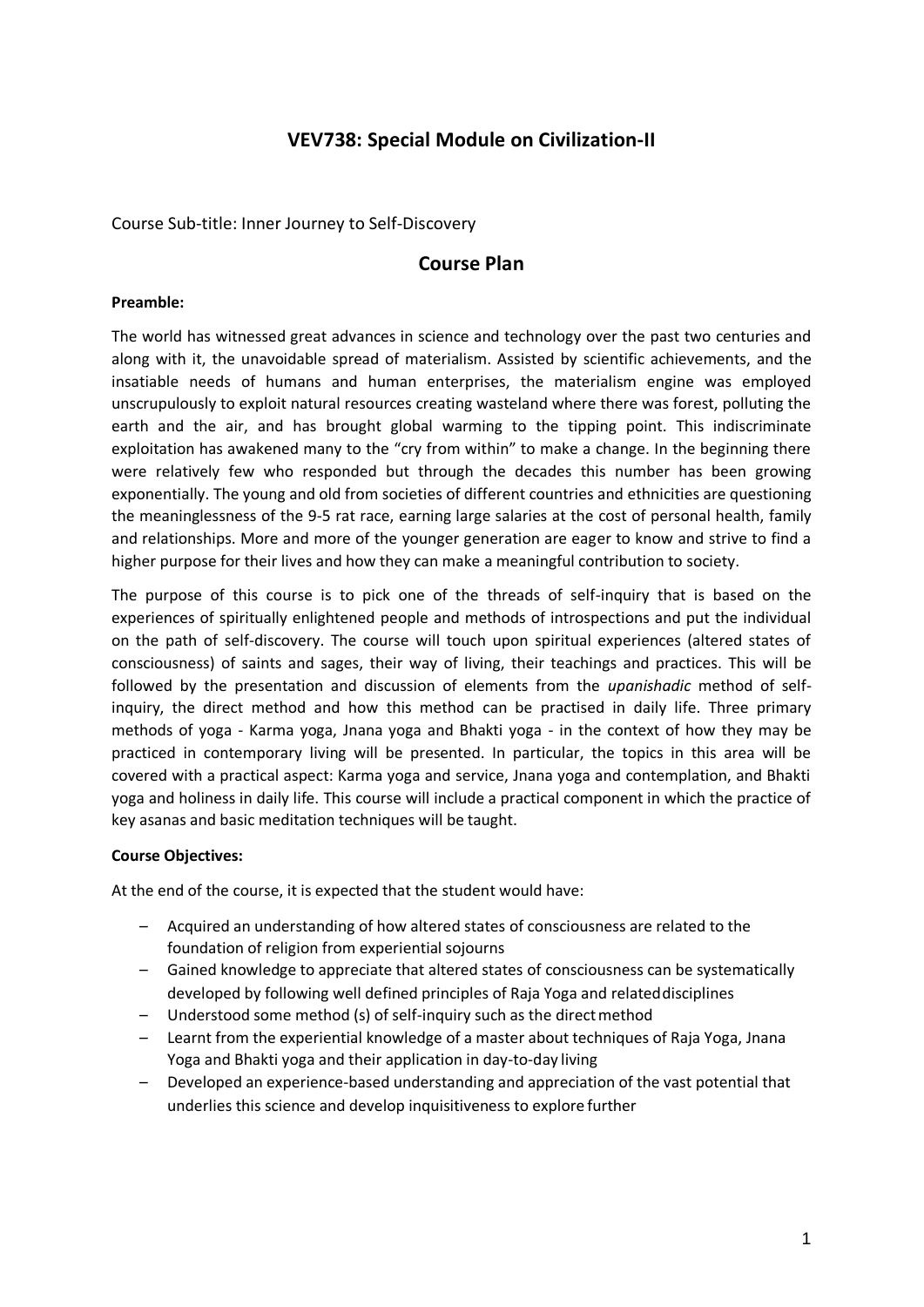### **Course Plan:**

| S.No.                                 | <b>Topic</b>                                                                    | Theory<br>(hours) | Practical<br>(hours) |
|---------------------------------------|---------------------------------------------------------------------------------|-------------------|----------------------|
| Module 1: Journey to self-discovery   |                                                                                 |                   |                      |
| 1                                     | Experiences of altered states of consciousness by sages                         | $\mathbf{1}$      |                      |
| 2                                     | The origin of religion and the spiritual path                                   | $\mathbf{1}$      |                      |
| 3                                     | Raja yoga and service to fellow men                                             | $\mathbf{1}$      |                      |
| 4                                     | Jnana yoga and the search for truth                                             | 1                 |                      |
| 5                                     | Bhakti yoga and holiness in daily life                                          | 1                 |                      |
| 6                                     | Contemplation and the inner journey to self-discovery                           | 1                 |                      |
| 7.                                    | Practices for self-renewal and discovery                                        | 1                 |                      |
| Module 2: Hands-on practical training |                                                                                 |                   |                      |
| $\overline{7}$                        | The basic asanas for daily practice                                             |                   | $\mathbf{1}$         |
| 8                                     | Techniques for deeper meditation                                                |                   | 1                    |
| 8                                     | Asana sessions - methods and precautions                                        |                   | 4                    |
| 9                                     | Pranayama sessions - training in different methods, practice and<br>precautions |                   | 4                    |
| 10.                                   | Asana, pranayama and guided meditations                                         |                   | 4                    |
|                                       | Total                                                                           | 7                 | 14                   |

Evaluation Components: This is a Pass/Fail course. To pass the course, 90% attendance is mandatory in the lecture component along with 75% in the practical component of this course. Reference Texts:

- Raja yoga, Swami Vivekananda, Prabhat Prakashan, 2020.
- Patanjali Yoga Sutra, Swami Vivekananda, Fingerprint! Publishing , 2019.
- Wisdom of the Rishis: The Three Upanishads, Ishavasya, Kena and Mandukya, Sri. M, Magenta Press, 2012.
- Jewel in the Lotus Deeper Aspects of Hinduism: Sri. M, Magenta Press, 2011.